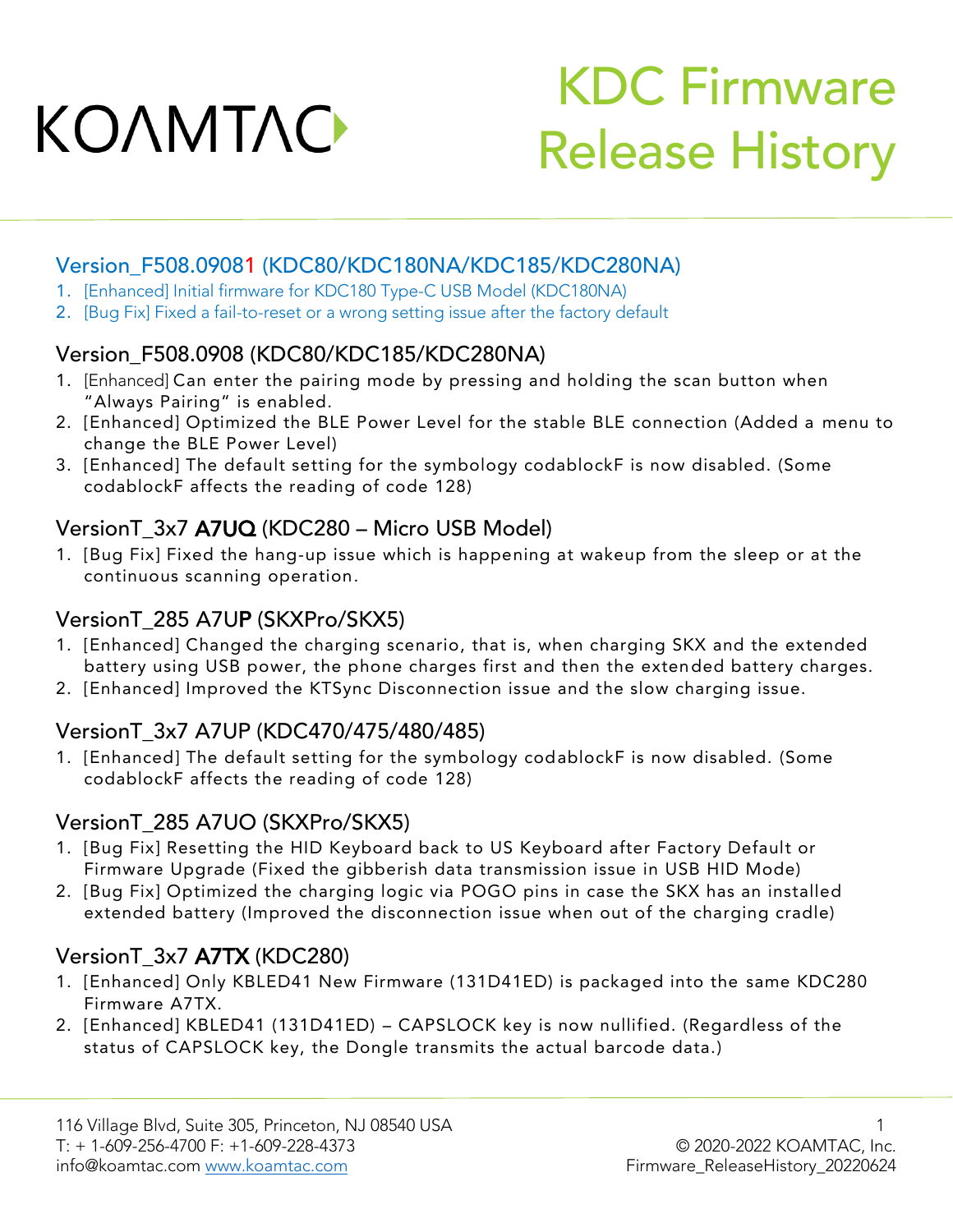# KDC Firmware Release History

#### Version\_F5x8.0904 / B100.06 / S720 (KDC280/KDC80/KDC185)

1. Initial firmware for KDC280 Revision Model (Type-C USB, NFC Pairing, New Laser Engine, S/N 020,001~) & re-releasing the initial firmware for both KDC80 and KDC185

#### VersionT\_285 A7UM (SKXPro/SKX5)

1. [Bug Fix] Fixed a charging issue which intermittently happens after the mode cha nge between USB Serial Mode and USB HID Mode. (Bug on A7UL)

#### VersionT\_285 A7UL (SKXPro/SKX5)

- 1. [Enhanced] Supporting Danish Keyboard.
- 2. [Enhanced] Optimized Power-related logic for companions (EXTBAT, PISTOL GRIP, UHF1.0W).

#### Version\_F500.0902 / B100.06 (KDC185)

1. New firmware for KDC185

#### VersionT\_3x7 A7UL (KDC470/475)

1. [Enhanced] Optimized the OTG Connection Retry Timeout from 30 secs to 6 secs.

## Version\_F500.080M / B100.06 (KDC80 / KDC185)

1. Initial firmware for KDC80 and KDC185

## VersionT\_285 A7UH (RE-RELEASE) (SKXPro/SKX5)

1. [Enhanced] The power management has been improved in the configuration of SKXPro and the extended battery companion with the charging cradle.

#### VersionT\_285 A7UH (SKXPro/SKX5)

1. [Enhanced] KDC product information for the app connection is now set to "Model Name [Serial Number]". (It used to be "Null").

## VersionT\_285 A7UG (SKXPro/SKX5)

1. [Enhanced] Improved the USB HID data transmission speed by about two times in case of Android 10 and under.

## VersionT\_285 A7UF (SKXPro/SKX5)

- 1. [Enhanced] Optimized the booting time.
- 2. [Enhanced] Automatic detection of UHF 1W Reader and others. (In case of UHF 1W Reader, the phone charging feature is disabled.)

116 Village Blvd, Suite 305, Princeton, NJ 08540 USA 2 info@koamtac.com www.koamtac.com entitled was absoluted by the self-term of Firmware ReleaseHistory 20220624 info@koamtac.com <u>www.koamtac.com Firmware</u>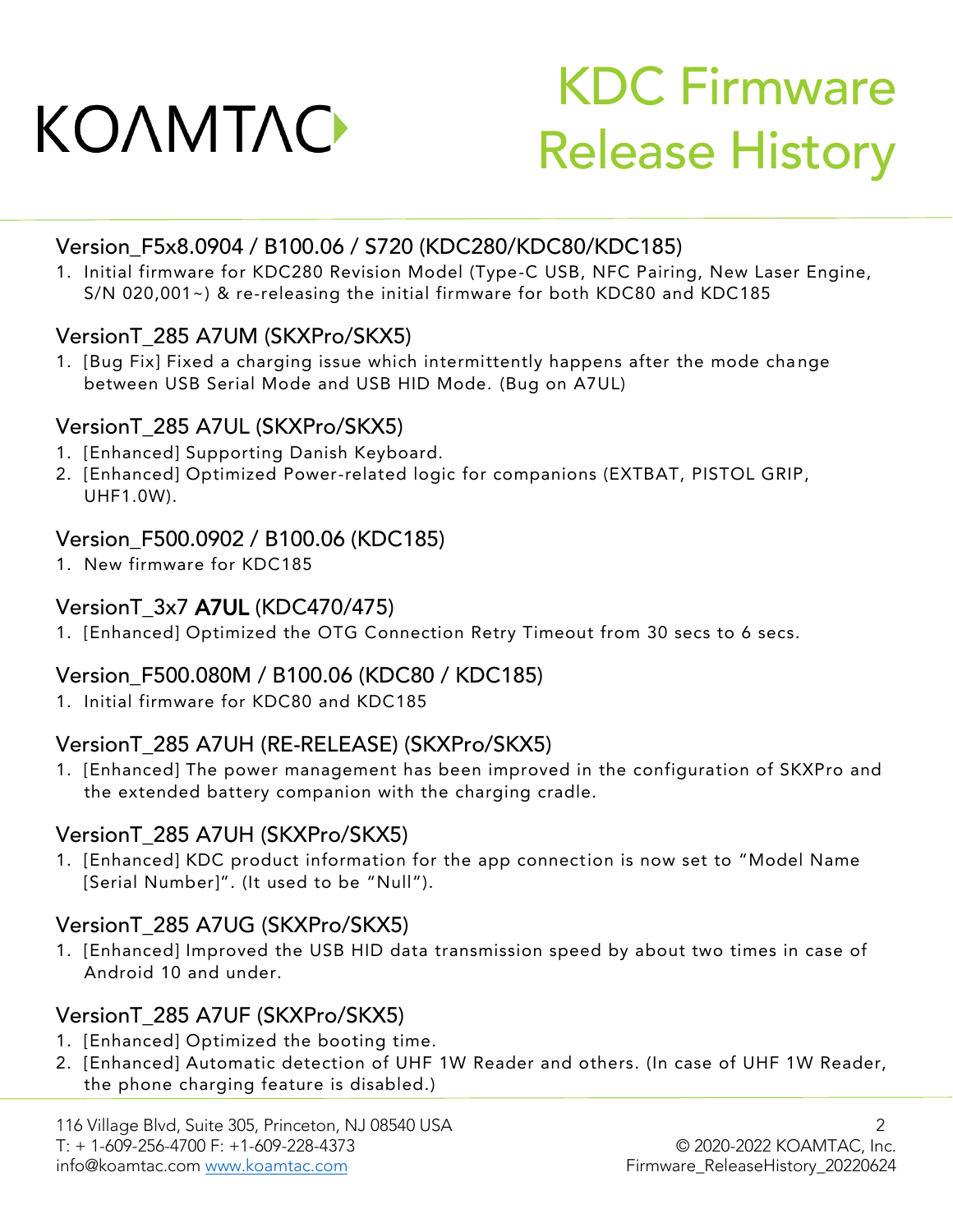# KDC Firmware Release History

- 3. [Enhanced] Added a Low Battery Alert for UHF 1W Reader Battery.
- 4. [Enhanced] Fully supporting SKXSLED-MSRIC companion.
- 5. [New] Applied AFC (Adaptive Fast Charging) to SKX5

# VersionT\_327 A7UG (KDC200M)

1. To support a new OLED.

## VersionT\_285 A7UE (SKXPro/SKX5)

- 1. [Enhanced] to combine the firmware for SKXPro and SKX5 into one.
- 2. [Enhanced] to support SKX 1.0W UHF Reader for US Version.
- 3. [Enhanced] to support all the companions for SKX5.

# VersionT\_3x7 A7UD (KDC470/475)

- 1. [Enhanced] Added a "Failed Beep Enable/Disable" feature.
- 2. [Bug Fix] Fixed an issue related to MSRIC companion module.

# VersionT\_285 A7UC (SKXPro)

1. [Enhanced] Added UHF1.0W support

# VersionT\_285 A7TY (SKXPro)

1. [Enhanced] Added another way of automatic reset of SKXPro from the phone power cycling or the phone removal/reinsertion, in addition to pressing the left and right scan buttons at the same time for 3 seconds. (Re-modified from the firmware A7TW and A7TX)

# VersionT\_285 A7TX (SKXPro)

1. [Enhanced] Fixed a loophole on A7TW additionally.

# VersionT\_3x7 A7TX (KDC470/475)

1. [Bug Fix] Fixed a minor issue.

## VersionT\_285 A7TW (SKXPro)

1. [Enhanced] Pressing the left and right scan buttons at the same time for 3 seconds resets the SKXPro. Then the short beep will sound to confirm the SKXPro reset is completed.

# VersionT\_285 A7TX (KDC180)

1. [Changed] Minimum Length for the barcode data is now one (1) by default. (Previously it was four (4))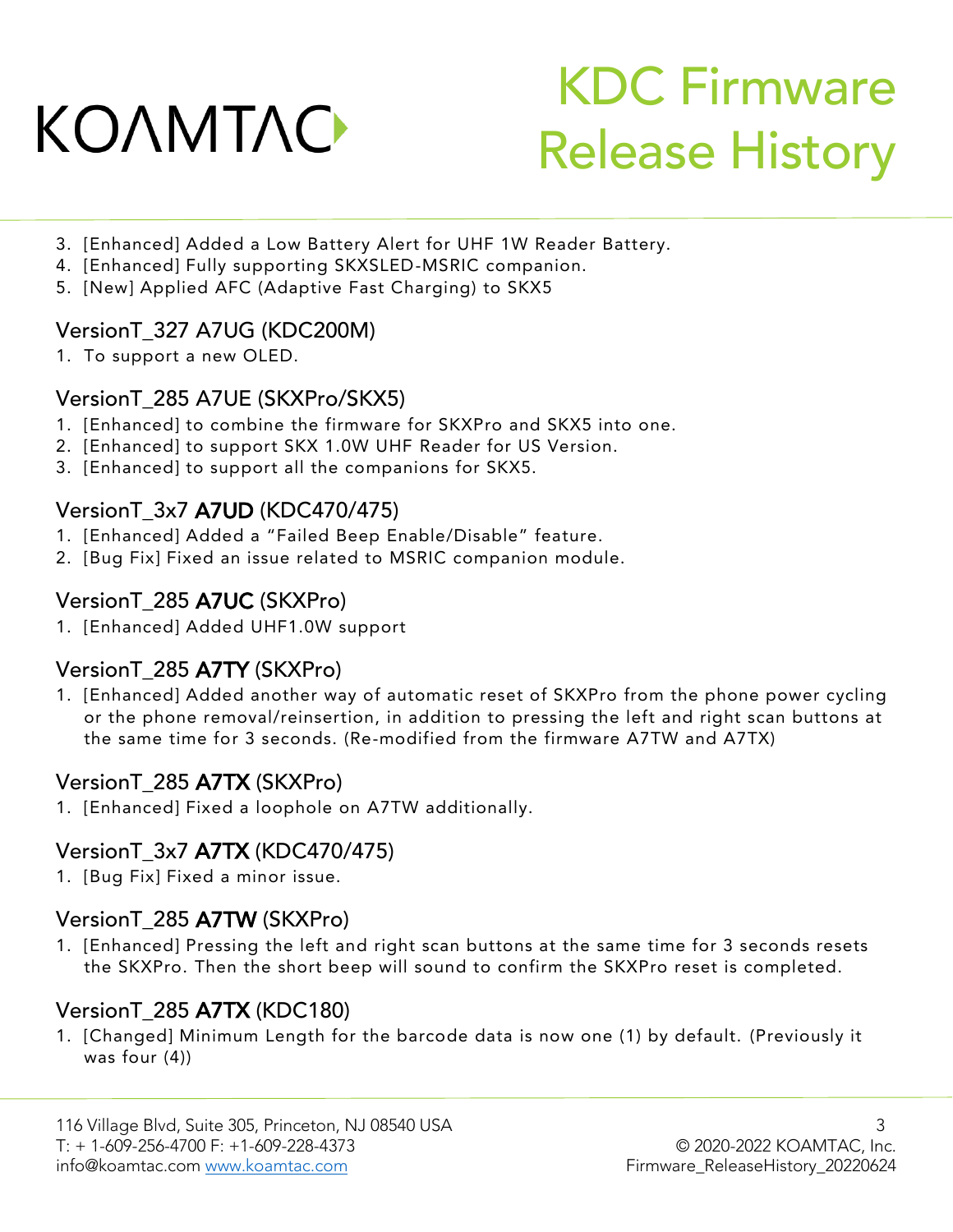# KDC Firmware Release History

## VersionT\_3x7 A7TX (KDC270/KDC280)

- 1. [Enhanced] KDC270 supports a new OLED display part (dual sources for OLED display part) and it does not affect the current (previous) OLED KDC270 devices.)
- 2. [Changed] Minimum Length for the barcode data is now one (1) by default. (Previously it was four (4)) (KDC270/280)

#### VersionT\_3x7 A7TW (KDC280)

1. [Enhanced] KDC280 supports a new OLED display part (dual sources for OLED display part) and it does not affect the current (previous) OLED KDC280 devices.)

#### VersionT\_285 A7TV (SKXPro)

- 1. [Enhanced] Changed the cradle charging timeout from 12 hours to 24 hours.
- 2. [Enhanced] Supplementary charging of 15 min added 3 hours after full charging (15 min charging, 3 hours resting, 15 min charging, 3 hours resting, …)

#### VersionT\_3x7 A7TV (KDC470/475)

1. [Enhanced] To support Honeywell scan engine N3601.

#### VersionT\_3x7 A7TO (KDC180/280) - Repackaged

1. [Enhanced] To prohibit users from the firmware downgrading to the earlier version.

#### VersionT\_3x7 A7TT (KDC470/475)

1. [Enhanced] Improved HID auto connection after power on when a pistol grip is installed.

#### VersionT\_285 A7TR (SKXPro)

1. [Enhanced] Upgraded to support 0.5W UHF Reader (SKXSLED-UHF0.5W) and KDC600 Lite (SKXSLED-MSRIC).

#### VersionT\_285 A7TP (SKXPro)

1. [Enhanced] Changed the centering window option to minimum window.

#### VersionT\_285 A7TN (SKXPro)

- 1. [Enhanced] Added an API: ScanButtonLock
- 2. [Changed] Changed USB Vendor ID and Product ID

#### VersionT\_285 A7TM (SKXPro)

1. [Enhanced] Fast charging is now supported

116 Village Blvd, Suite 305, Princeton, NJ 08540 USA 4 info@koamtac.com www.koamtac.com entitled was absoluted by the self-term of Firmware ReleaseHistory 20220624 info@koamtac.com <u>www.koamtac.com Firmware</u>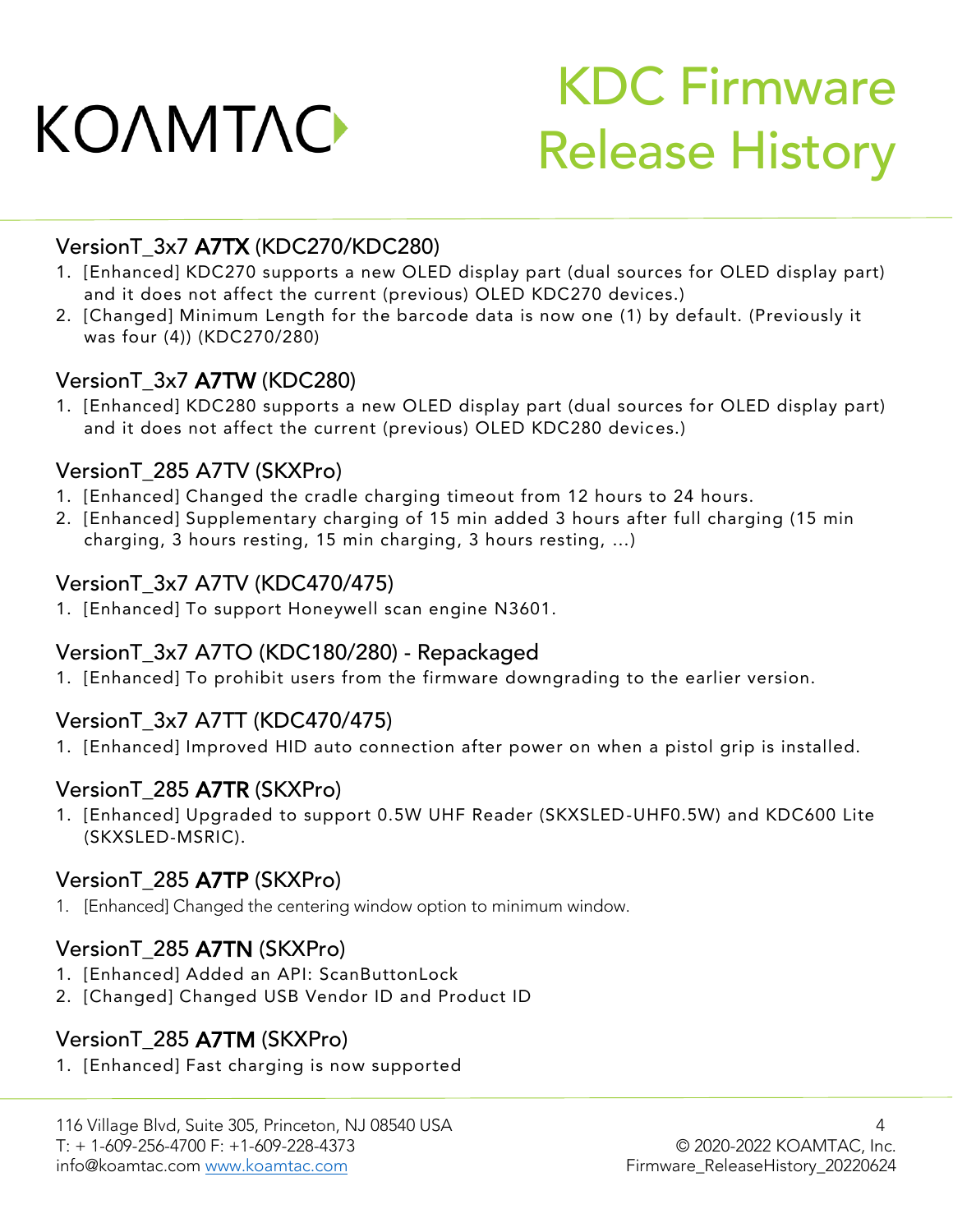# KDC Firmware Release History

#### VersionT\_3x7 A7TP (KDC470/475)

1. [Updated] Official release for KDC470/475

# VersionT\_285 A7TL (SKXPro)

1. Official release for SKXPro

# VersionT\_3x7 A7TO (KDC180/270/280/350/470/475)

- 1. [Enhanced] Centering function added at KDC Menu > Scan Options > ScanCentering (default: Disabled) to narrow down the scanning view (only applied to 2D imager models: KDC180/270C/280C/350C)
- 2. [Enhanced] Added social distancing feature added to KDC280/470/475 BLE5.0 models as well
- 3. [Updated] Corrected the OCR function
	- KDC270C/280C/470C: supports only MRZ (Passport OCR)
	- KDC180/350C-R2/475H: No OCR
	- KDC350C-R1: OCR-A, OCR-B, OCR US Currency, OCR MICR E13B, OCR Semi Font (no MRZ)
- 4. [Updated] Removed OPEN profile from BLE models (KDC180/280)
- 5. [Updated] Changed the menu name from "Sec. Numeric" to "Sec. Pairing" (only in SPP mode) (KDC180)

## VersionT\_285 A7TN (KDC180)

1. [Enhanced] Social distancing feature added

## VersionT\_3x7 A7TN (470/475)

1. Adjusted UHF Maximum Transmission Power Level

## VersionT\_285 A7TK (SKXPro)

1. Official initial release for SKXPro

## VersionT\_3x7 A7T6 (KDC270/280/350)

1. [Enhanced] "Always-Pairing Mode" feature added for the easy reconnection. By default, it is enabled. (MENU  $\rightarrow$  BT Service  $\rightarrow$  AlwaysPairing)

## VersionT\_3x7 A7TE (KDC470/475/480/485)

- 1. [Enhanced] Added 3 more UHF tag read options for 1.0W and 0.5W UHF reader
- 2. [Enhanced] Changed UHF power level control now down to 0 dBm